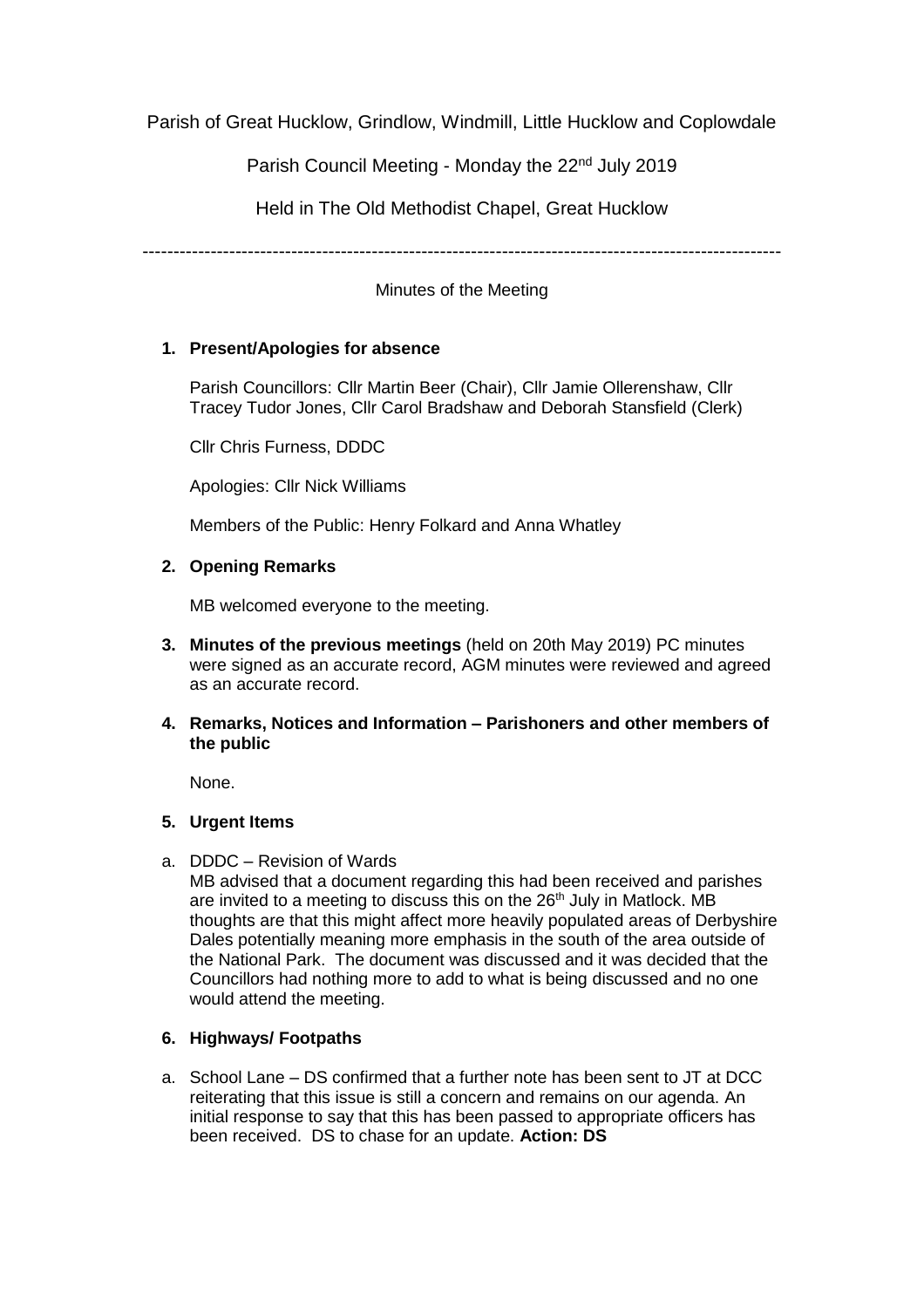JO advised that a footpath in the woods that is on private land is now also being used by off road vehicles. JO has spoken to the landlord about this and he is discussing this with PDNPA rangers. JO to keep a watching brief. **Action: JO**

- b. Silence Heritage Site the site remains closed no significant changes have been reported.
- c. Road between Plumpton Cottage and Bretton no significant changes reported.
- d. Manchester bends roadworks issues DS confirmed that she had written to JT regarding recent disruption through Little Hucklow as a result of road works diversions and had subsequently received a response from Highways to say they will take this into consideration in future. There have since been incidents leading to similar diversions and they appear to have taken note of our comments and no disruption has ensued.
- e. Heavy vehicles Little Hucklow CB advised that a heavy long vehicle has recently become stuck as it tried to go through Little Hucklow due to Sat Nav directions. DS to speak to DCC regarding placing additional signage to prevent this happening in future. **Action: DS**

## **7. District and County Councillor Reports**

- a. The Causeway (Grindlow) DS confirmed that a letter stating our disappointment that resurfacing work has not been included in the 2019/20 budget round has been sent to JT and an initial response saying that this has been passed to the appropriate officers has been received. DS to chase and express residents concerns about the conditions for walking on and residents concerns about Great Hucklow and Grindlow being split communities because of lack of easy access between the two settlements. **Action: DS**
- b. Waste bin at bottom of Dirty Lane, Great Hucklow DS advised that the installation date is imminent, DDDC are awaiting delivery of new bins. Our suggested location to place this has been agreed. **Action: DS**
- c. Sale of High Rake This has now been withdrawn from the market. CF advised that PDNPA are reviewing their Minor Disposal Policy in September which will influence the future disposal of this land. CF to update the PC following the meeting. **Action: CF**
- d. Environmental Emergency Action Group CF advised that DDDC has set up this group.

#### **8. Mining Committee**

a. Visit to Milldam Mine, Great Hucklow – JO advised that he has agreed with BFL that visits can go ahead. Visits will be limited to groups of maximum of 4 people. JO Collating the names of those interested and recontacting those who have shown previous interest. **Action: JO**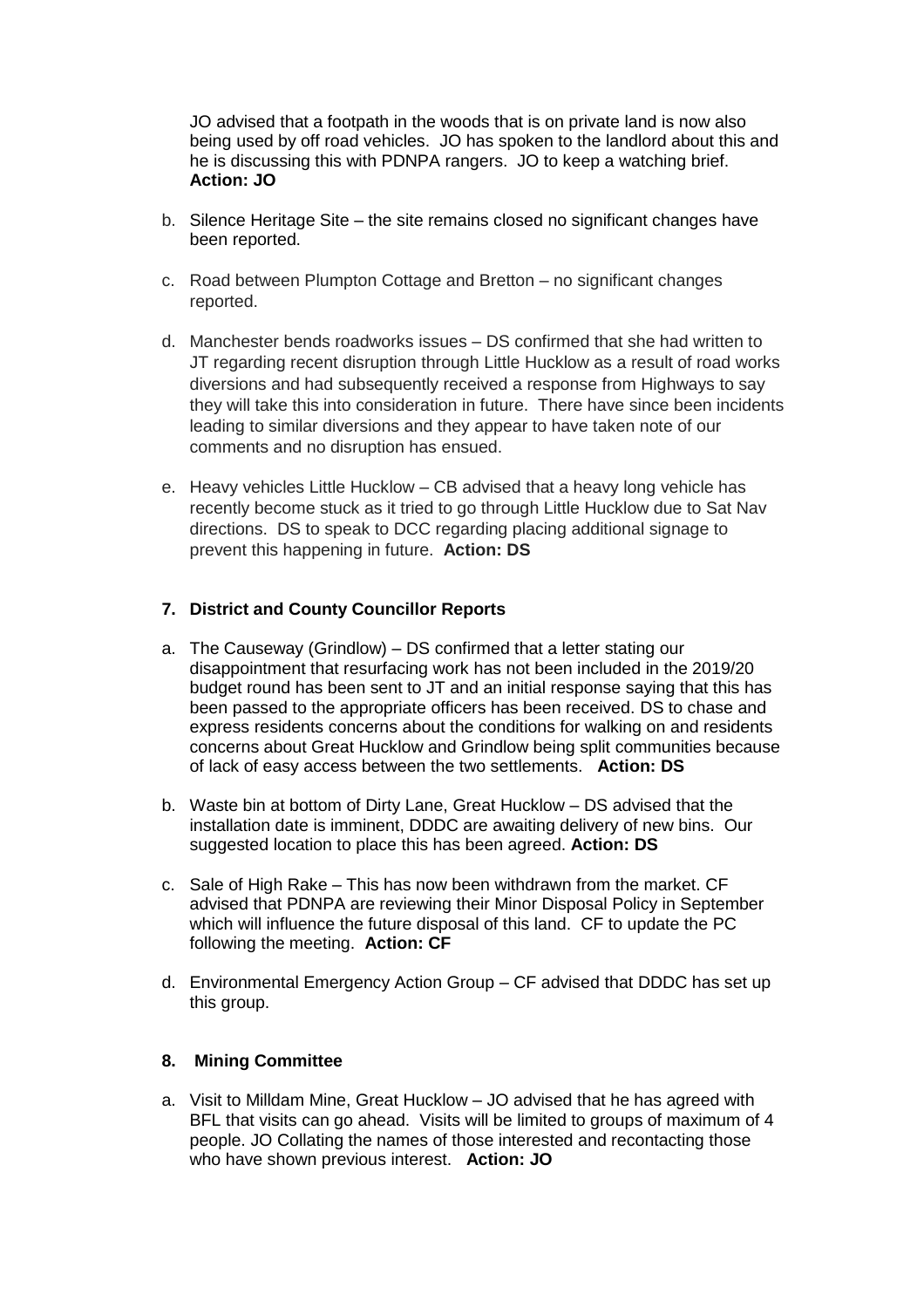- b. JO gave an update on activities:
	- i. Site meeting is to be held on the  $25<sup>th</sup>$  July in the daytime (time to be agreed) - GWP (PDNPA contractors), PDNPA and the Mining Committee. The group will visit all the collapsed sites.
	- ii. BFL have started work to compile a document on old and current workings to try to work out if there are any areas at particular risk.
	- iii. SHS Trust are meeting on 25th July at 8.00pm to discuss progress to date.
	- iv. Sheffield Hallam University are visiting on  $23<sup>rd</sup>$  July and will be surveying again via a drone.

## **9. Actions Arising from Previous Minutes**

- a. Registration of Parish owned land Forms in respect of registering The Green in Great Hucklow have been completed. MB to review prior to submission to Land registry. **Action: DS**
- b. Poppy Appeal 2019 RBL have again approached us to support them in this year's appeal. Discussed and agreed that we will, 10 poppies at £3 to be purchased for the PC to display. DS to ask if any additional poppies could be purchased on a "sale or return" basis for sale to local residents. **Action: DS**
- c. Standing Orders a revised version was agreed at the May meeting, however, on final tidying up of the document a number of points needed further clarification. These were discussed and clarified. DS to update and create a Data Protection Policy and recirculate prior to the next meeting. **Action: DS**

## **10. Correspondence and Circulars**

All correspondence/circulars received had been circulated to Councillors on receipt. Items of interest as follows: -

- PDNPA Draft Assessment of Parishes Document MB advised that he is working on a response to this but requires an extension on the deadline. DS to email. **Action: DS**
- PDNPA received confirmation that the DMP document was formally adopted on 24<sup>th</sup> May.
- DDCAB Annual Impact Report
- PPPF Annual Parishes Day will be held on  $12<sup>th</sup>$  October this year
- University of Derby Civic University Agreement consultation document
- DALC circular included an item on the DALC lobby to strengthen the Neighbourhood Planning process
- DALC Executive Members call for nominations

Items for Newsletter: -

DCC – Campaign to Recruit "Shared Lives Carers"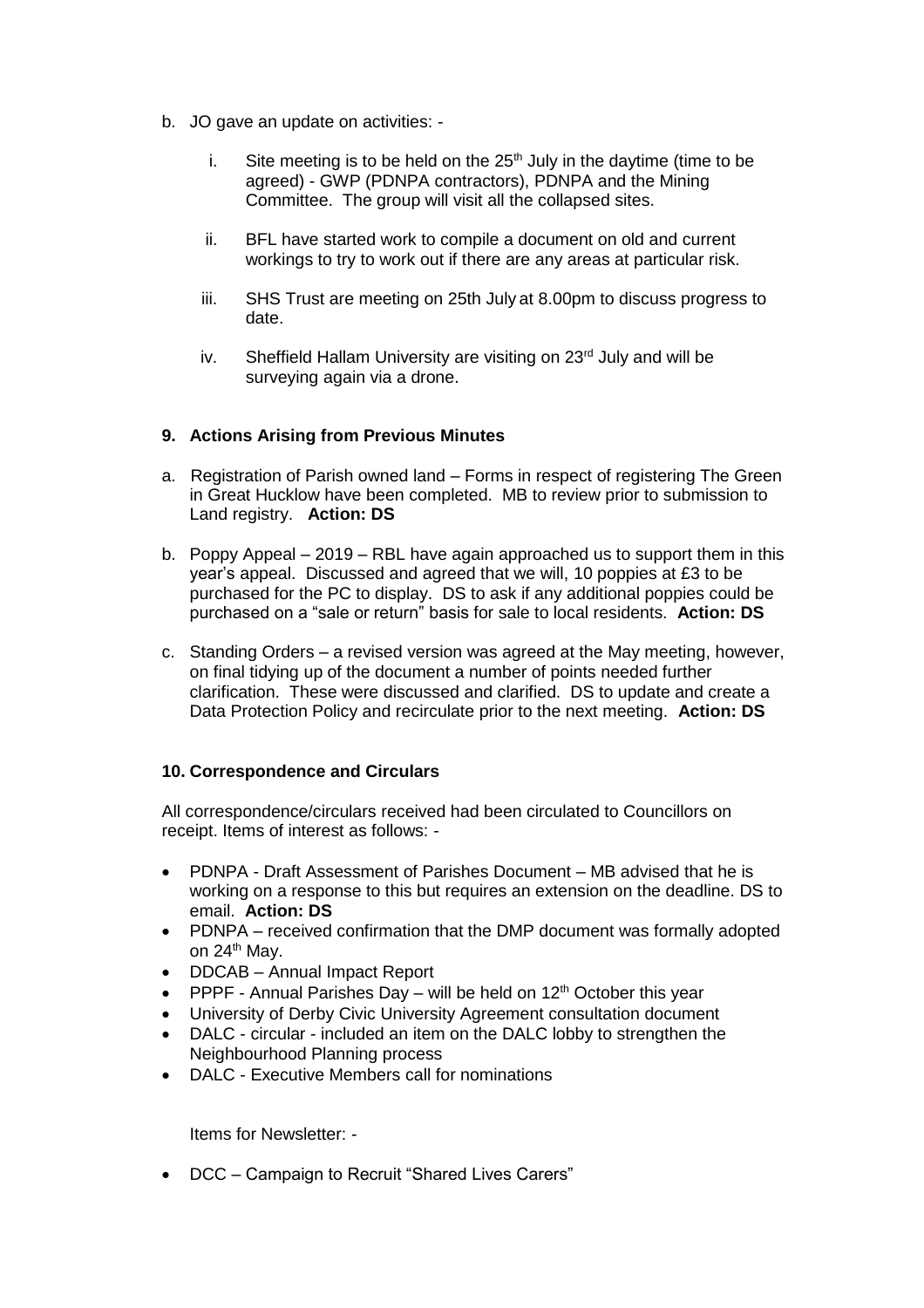- DCC "Stub Out and Save" stop smoking campaign
- PDNPA Repairs to 2 iconic routes (Mam Tor/Lose Hill and Cut Gate Derwent Moors) year long national fundraising appeal

#### **11. Finance**

- a. Bank Current Account Balance £4844.95 as at 22<sup>nd</sup> July 2019. Spreadsheet detailing all transactions was circulated at the meeting.
- b. Payments outstanding: None

Payments made since last meeting: -

- £ 537.00 Clerk ,salary and expenses
- £75.00 J Taylor, Internal Audit
- £285.00 J Warriner, mowing contract
- £120.00 W Brindley, mowing contract

Credits received: - None

c. Telephone/defibrillator box in Little Hucklow.

DS advised that work had begun, the box has been painted and the new door has been hung. The door requires final adjustment. The old door and signage has subsequently been sold. DS to speak to recommended carpenter to arrange the work required to the door. **Action: DS**

CB has confirmed that the defibrillator in Little Hucklow is maintained regularly and discussion followed about both this and the Great Hucklow defibrillator. It was agreed that as far as possible we should ensure that both are maintained and records should be kept. CB and DS to follow up to see what records are available. **Action: CB/DS**

d. Mowing Schedules – 2019

DS advised that an additional cut had to be arranged in Great Hucklow and Grindlow in June as the grass grew very quickly and complaints from residents were received. Monitoring July and August to see if the one cut is sufficient.

Bulb Planting at entrances to villages – DS currently requesting updated costs in respect of the purchase and planting of native daffodils. There were discussions around the alternative of planting wild flowers. DS to obtain both. **Action: DS**

e. Clerk's Job Description and Contract requires annual review. **Action: NW**

## **12. Planning**

a. Neighbourhood Plan MB gave an update on activities: -